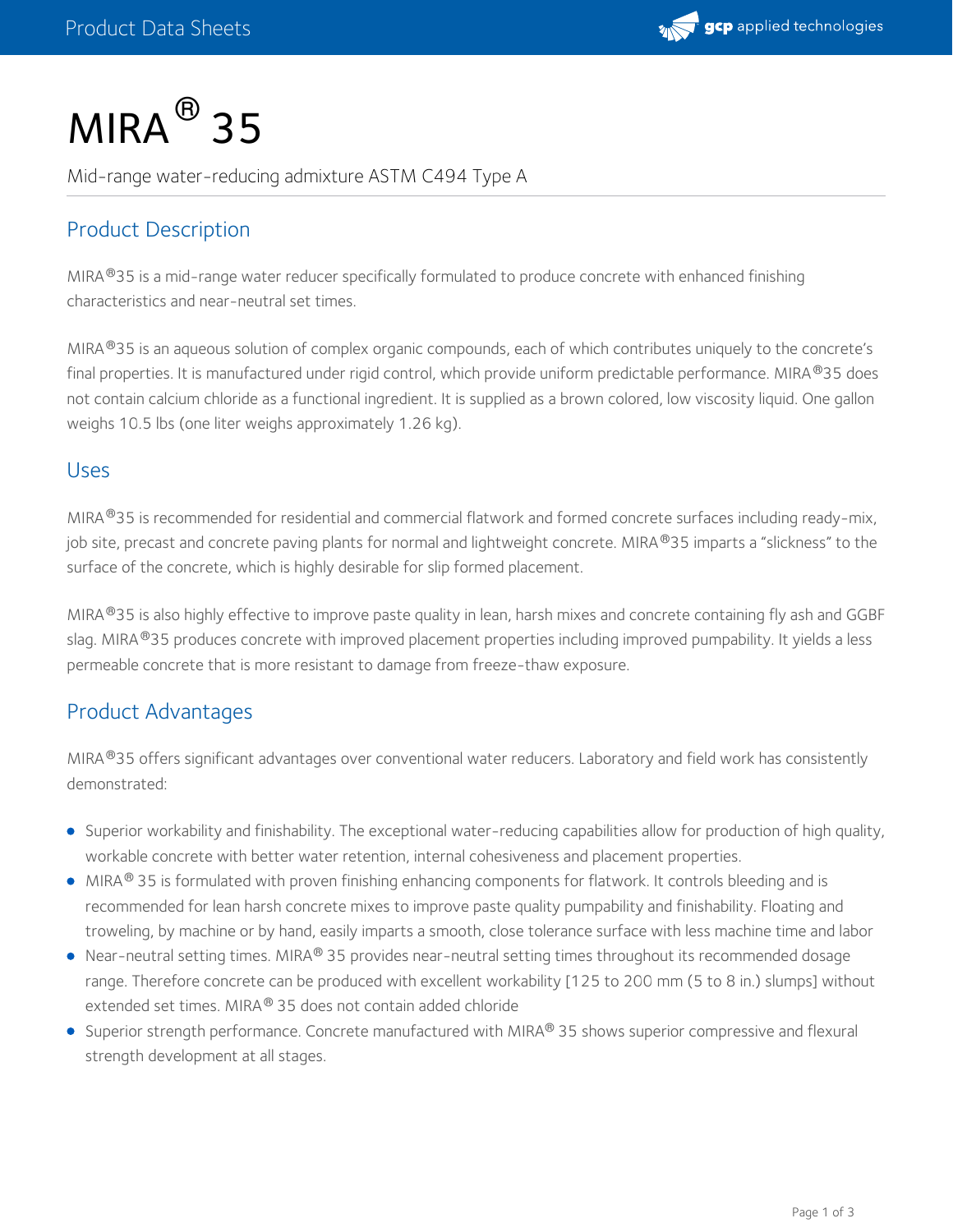

#### Addition Rates

The typical addition rate range of MIRA®35 is 3 to 12 fl oz/100 lbs (195 to 780 mL/100 kg) of cementitious material. Addition rates may vary depending on materials, job conditions and desired performance characteristics. Please consult your GCP Applied Technologies representative for information and assistance.

### Compatibility with Other Admixtures and Batch Sequencing

MIRA $^{\circledR}$ 35 is compatible with most GCP admixtures as long as they are added separately to the concrete mix, usually through the water holding tank discharge line. In general, it is recommended that MIRA®35 be added to the concrete mix near the end of the batch sequence for optimum performance. Different sequencing may be used if local testing shows better performance. Please see GCP Technical Bulletin TB-0110, Admixture Dispenser Discharge Line Location *and Sequencing for Concrete Batching Operations* for further recommendations. MIRA®35 should not come in contact with any other admixture before or during the batching process, even if diluted in mix water.

Pretesting of the concrete mix should be performed before use, as conditions and materials change in order to assure compatibility, and to optimize dosage rates, addition times in the batch sequencing and concrete performance. For concrete that requires air entrainment, the use of an ASTM C260 air-entraining agent (such as DARAVAIR®or DAREX® product lines) is recommended to provide suitable air void parameters for freeze-thaw resistance. Due to a synergistic effect between MIRA®35 and air-entraining agents, the amount of air-entraining agent may be reduced by 10% to 50% when added to concrete that contains MIRA ®35. Please consult your GCP Applied Technologies representative for guidance.

## Packaging & Handling

MIRA $^{\circledR}$ 35 is available in bulk, delivered in metered tank trucks, or in totes and drums.

MIRA $^{\circledR}$ 35 will freeze at approximately 25°F (-5°C), but will return to full strength after thawing and thorough mechanical agitation.

### Dispensing Equipment

A complete line of accurate, automatic dispensing equipment is available. MIRA®35 may be added to the concrete mix on the sand or in the batch water.

### **Specifications**

Concrete shall be designed in accordance with Standard Recommended Practice for Selecting Proportions for Concrete, ACI 211.

This water-reducing admixture shall be a mid-range water reducing admixture such as MIRA®35 as manufactured by GCP Applied Technologies. The admixtures shall not contain calcium chloride. It shall meet the requirements of Specification for Chemical Admixtures for Concrete, ASTM C494 as a Type A admixture. Certification of compliance shall be made available upon request. The admixture shall be delivered as a ready to use liquid product and shall not require mixing at the batching plant or at the job site.